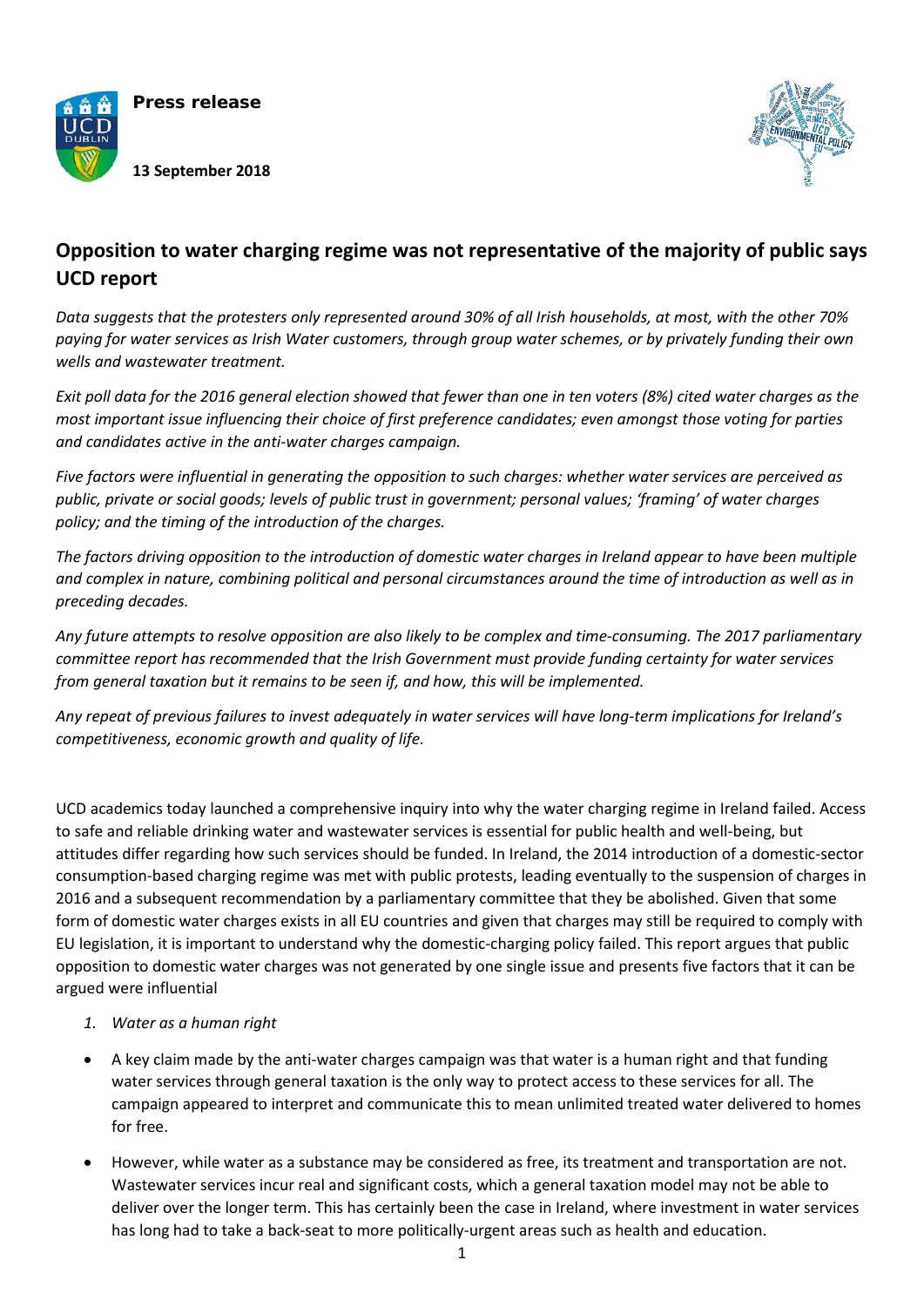## *2. Levels of public trust*

- It is clear that public trust in government and public institutions, both internationally and in Ireland, was damaged by the fallout from the economic crisis. Lack of trust and perceptions of fairness have implications for how accepting people are of government policies, and it is likely that this partly drove opposition to the introduction of domestic water charges.
- Among EU member states, public trust in national political institutions fell by 18% between 2007 and 2013, particularly in countries that were confronted with austerity measures imposed by external actors.
- This was especially evident in Ireland: between 2006 and 2014, levels of mistrust in the Irish parliament increased from 39% to 54%, peaking in Autumn 2010, when, of all EU-15 citizens, the Irish had the highest levels of mistrust in both their parliament and government.
- Efforts have been made to enhance trust through the establishment of the Public Water Forum (under the Water Services Act 2014) as an independent consumer consultative forum which addresses affordability issues, costs, communications /education and engagement.
- *3. Personal values of water consumers*
- The personal values of those opposed to the water charges appear to have played a role in shaping their resistance. Strongly held views about the value of continued public ownership of Irish Water, for example, were taken seriously enough by the Expert Commission and the parliamentary committee for the issue to be the first one addressed in both of their reports.
- The actual value people put on water services can be influenced by the level of service they are accustomed to receiving. In the Dublin area, for example, where the opposition campaign appeared to be strongest, it has been 40 years since households have had to pay directly for water services. As a result, they may have taken it for granted that water is not something to be paid for directly and, so, any attempt to introduce direct charges would naturally be met with strong opposition.
- *4. How the charges were framed by government and protesters*
- In environmental disputes, frames are generally centred around what the key issue is and how it should be settled.
- The government's predominantly economic and financial-based framing was driven, no doubt, by the very real demands of bringing the public finances back into line and to comply with the EU's Water Framework Directive. However, its neglect of social concerns, such as poverty proofing the measure more clearly, may have inadvertently fed public resistance to the charges.
- The emphasis on social concerns amongst the protesters may, however, also point to an 'activist-type' mindset driving some of the anti-water charge campaigners, along with their framing of the use of civil disobedience tactics as necessary and acceptable.
- Whether the public viewed the charges as a potential loss or gain, especially for those households who had not been paying directly for water services for decades, is also relevant whereby research shows that people value a loss more than an equivalent gain. Such frames of losses or gains are not necessarily immune to change, as illustrated by the changing attitudes experienced by group-water scheme members over the years, thus showing the potential for a similar shift being achievable in relation to public water service customers.
- There is also some evidence that the framing and interpretation of water charges by the Irish public has been inconsistent, in that polls suggest people agree both with a right to water concept and also agree that everyone should pay something as it is a precious resource.